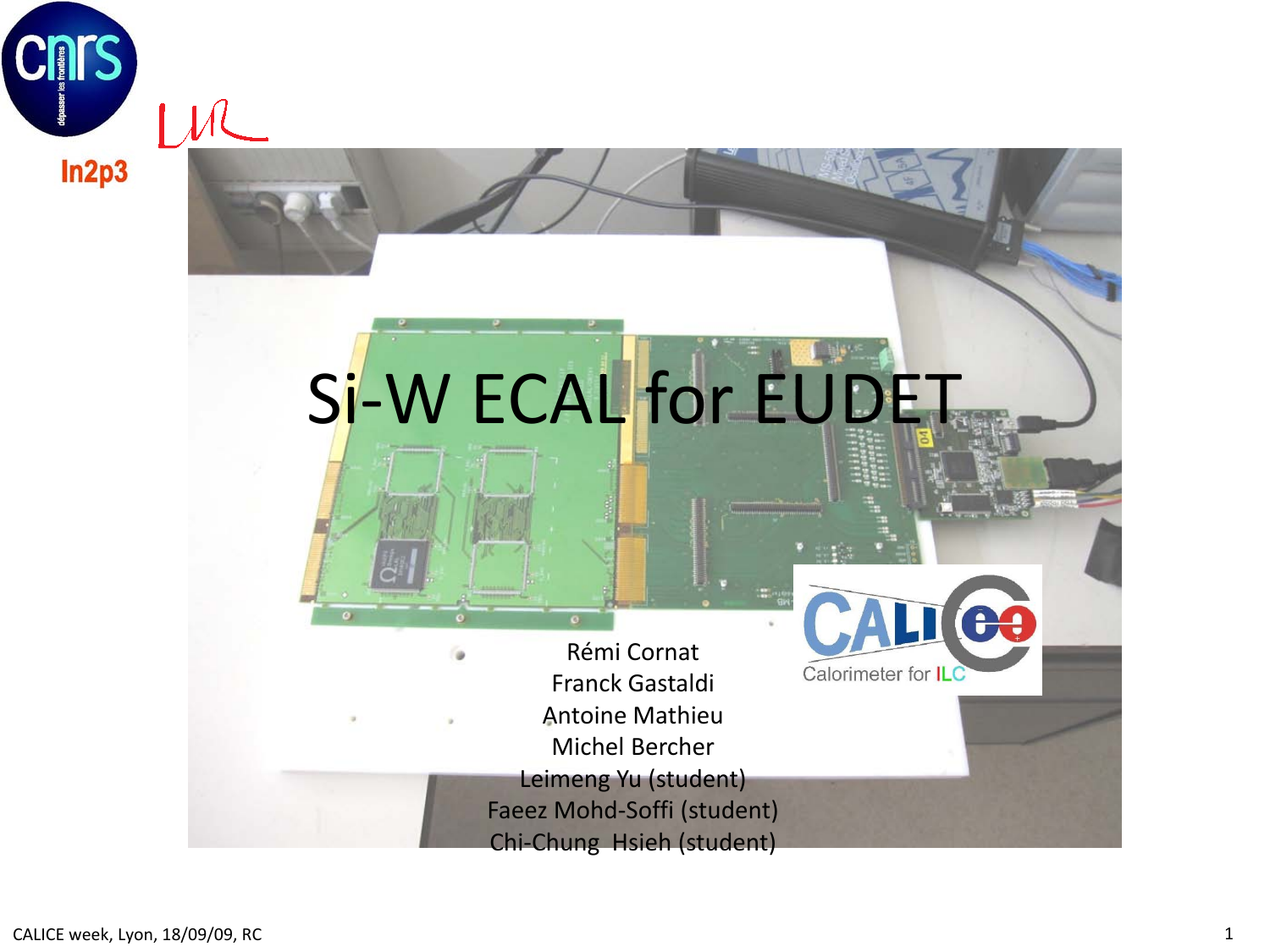

#### First SLAB prototype assembled (03/07/09)



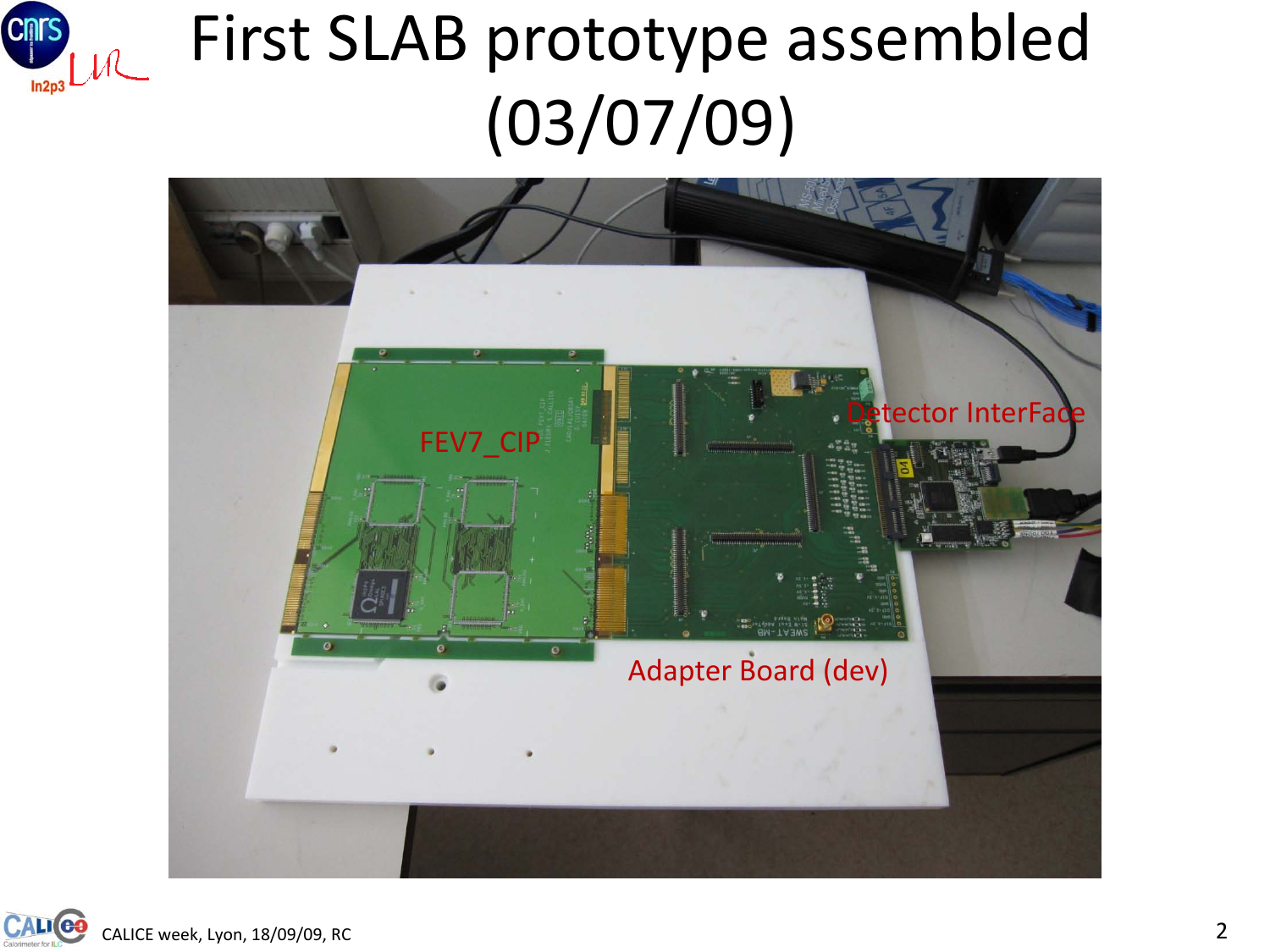

## Solderless connector

- Ready by 2 weeks
- Then start tests with ASU 'CIP'

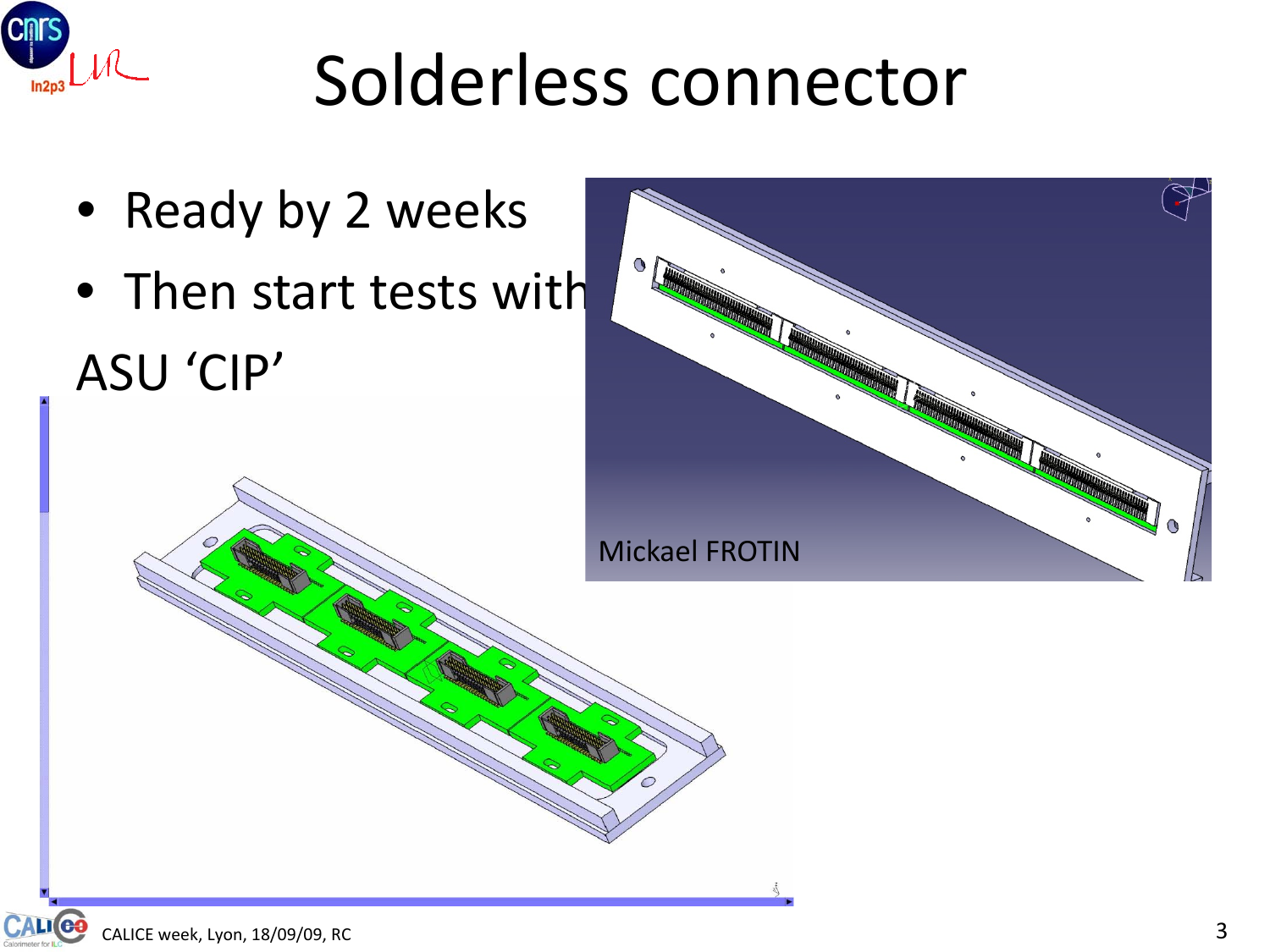

## HW tests

- CMD generation through HDMI
	- Two cascaded DCC
		- USB DIF-LDA-DIF-LDA-DIF
	- Fast commands
- Block transfer commands (few tested)
	- Unfortunately we have changed test room
		- Only fast commands are working now
	- Code to be updated from UK new versions

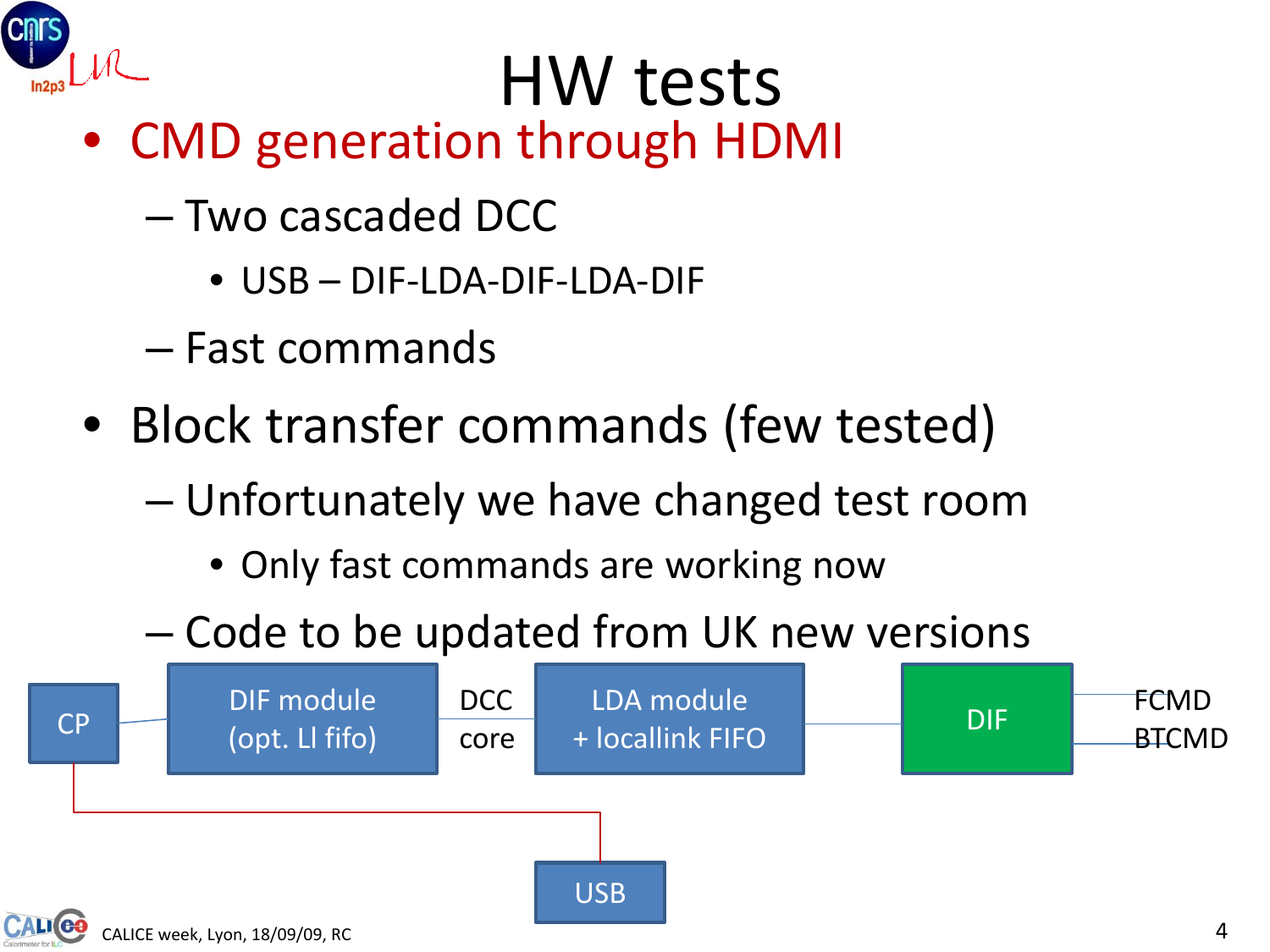**Cnrs** ЛL

Who? Faeez + Rémi

#### DIF : basic version